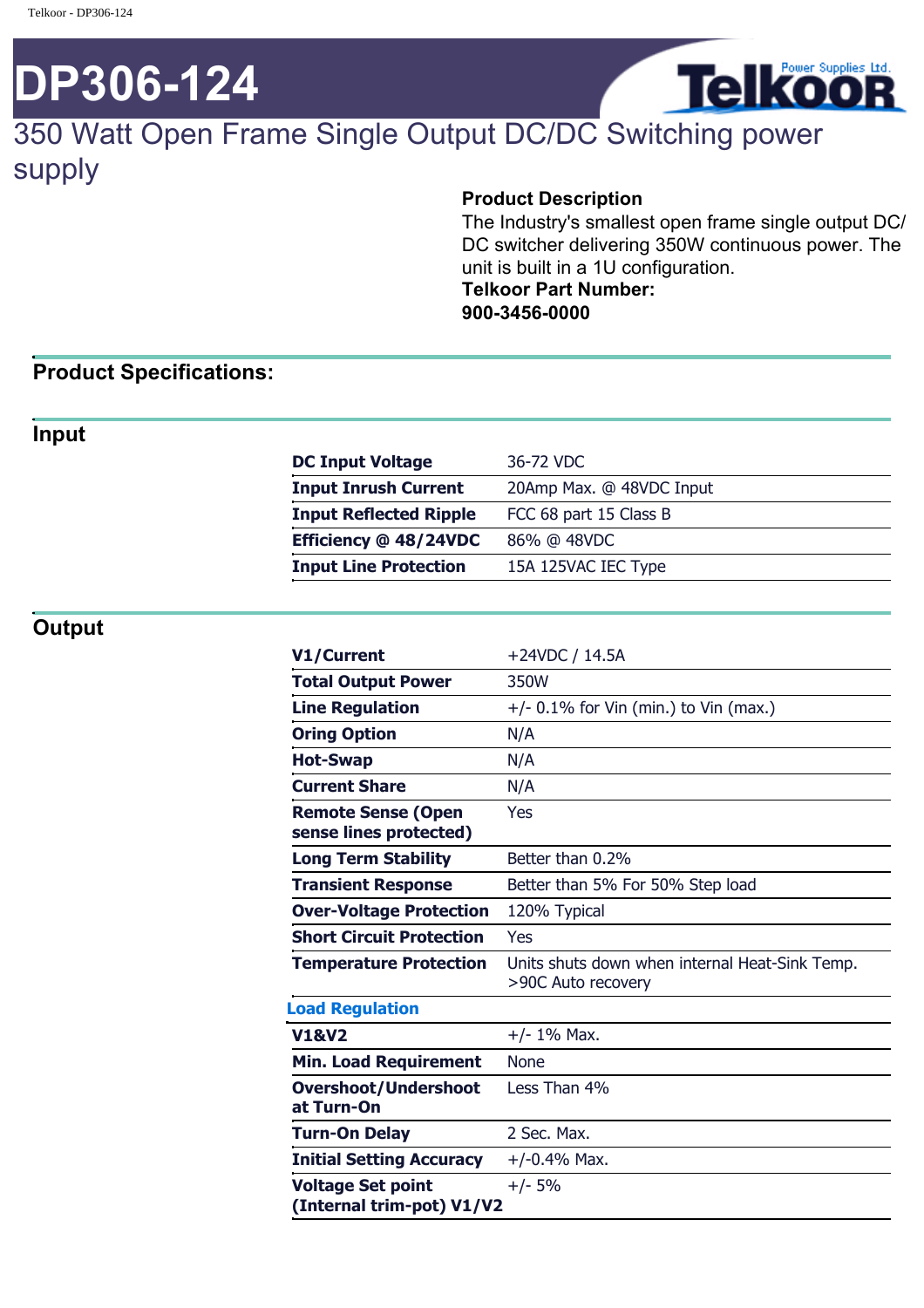| Ripple @ Noise with 20MHz Bandwidth mesured across 10uF Load |
|--------------------------------------------------------------|
| <b>Capcitor Paralleled with 0.1uF Ceramic Cap.</b>           |

| V1                         | 150mV p-p Max.                |
|----------------------------|-------------------------------|
| <b>Overload Protection</b> |                               |
| <b>V1 &amp; V2</b>         | 125% Type. of Max output load |

## **Enviromental**

#### **Temperature**

| .                                                  |                                                                   |
|----------------------------------------------------|-------------------------------------------------------------------|
| <b>Operation</b>                                   | -5C to +50C. Linear De-Rating of 2.5% per 1Deg. C<br>up to $+71C$ |
| <b>Storage</b>                                     | $-25C$ to $+85C$                                                  |
| <b>Cooling</b>                                     | Forced Air Cooling 230LFM                                         |
| <b>Humidity</b>                                    | Up to 95% RH Non-Condensing                                       |
| <b>Shock &amp; Vibration</b>                       | 0.75G Peak 5Hz - 500Hz                                            |
| <b>Conducted &amp; Radiated</b><br><b>Emmision</b> | EN55022 CLASS B                                                   |
| <b>Surge</b>                                       | EN61000-4-5'                                                      |
| <b>MTBF</b>                                        | > 300'000 Hours                                                   |
| <b>Dialectric Isolation</b>                        |                                                                   |
| <b>Input to Case</b>                               | $>1500$ VAC                                                       |
| <b>Input to Output</b>                             | > 1500VAC                                                         |
| <b>Output to Case</b>                              | 500VDC                                                            |
|                                                    |                                                                   |

# **Safety, Regulations and EMI Specifications**

| <b>Safety Approvals</b>                    | EN-60950' c/UL60950 & CE Marking          |
|--------------------------------------------|-------------------------------------------|
| <b>ESD Susceptibility</b>                  | Meets EN61000-4-2 8Ky Air' 4Ky contact    |
| <b>Radiated Susceptibilty</b>              | 30-1000MHz FCC Part 15' Subpart B CLASS B |
| <b>EFT/Burst</b>                           | IEC61000-4-4                              |
| <b>Input Surge</b>                         | IEC61000-4-5                              |
| <b>Conducted Disturbance</b>               | IEC61000-4-6                              |
| <b>Power frequency</b><br>magnetic field   | IEC61000-4-8                              |
| <b>Immunity for voltage</b><br><b>Dips</b> | IEC61000-4-11                             |
|                                            |                                           |

## **Monitoring Command & Control**

| <b>Remote</b>                                    | ON/OFF                                                |
|--------------------------------------------------|-------------------------------------------------------|
| <b>Inhibit</b>                                   | ACTIVE Low - All outputs shut down                    |
| <b>Power OK</b>                                  | Open Collector ACTIVE Low - Output drops below<br>10% |
| <b>Input DC Connector</b>                        | 3 Position Terminal block                             |
| <b>Current Share</b>                             | N/A                                                   |
| <b>Remote Sense</b>                              | $V1$ on J3                                            |
| <b>Output Connectors V1/V2 10 - 32 UNF Studs</b> |                                                       |
| <b>Aux. Output</b>                               | HIROSE DF11-10DP-2DSA                                 |
|                                                  |                                                       |